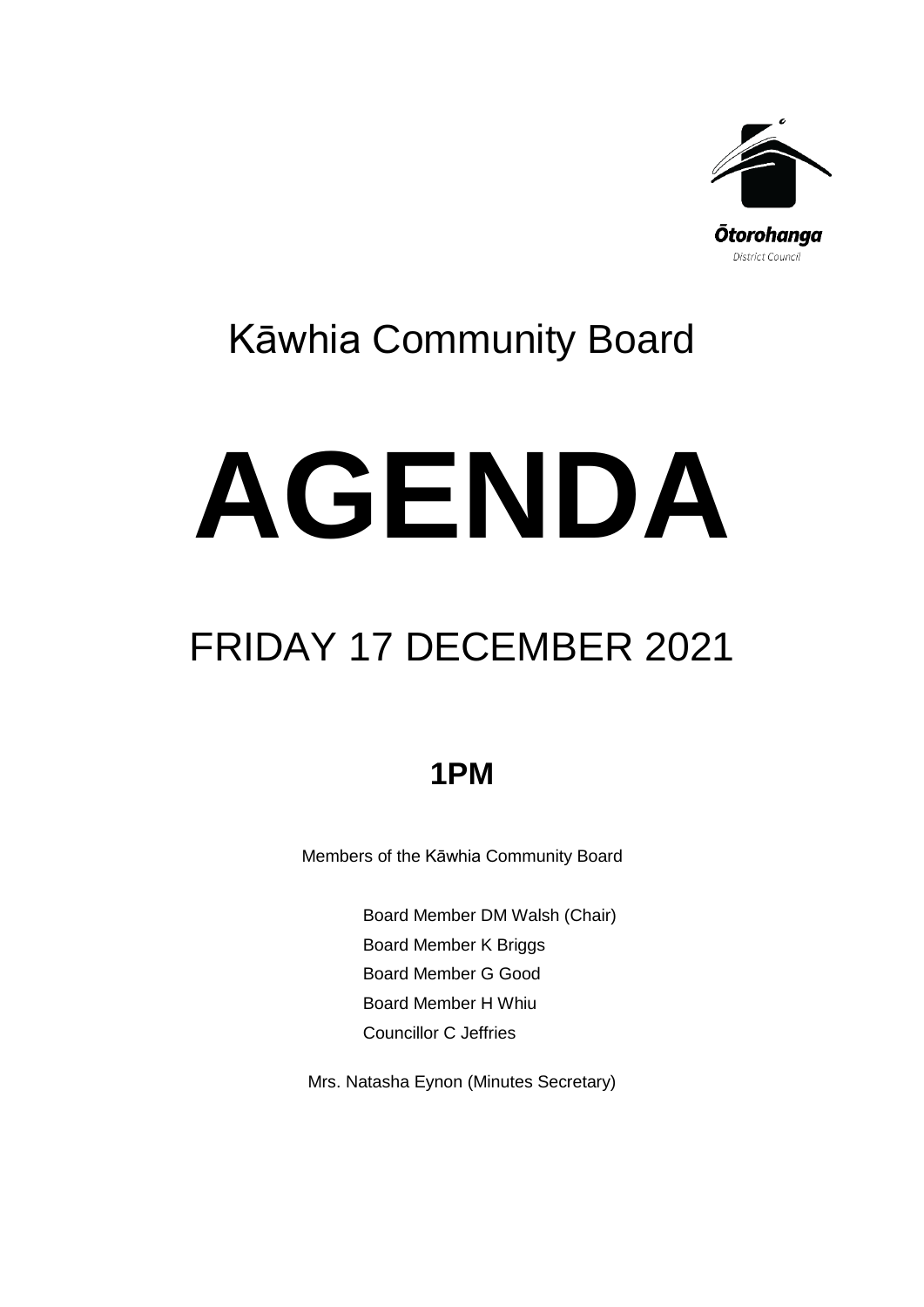### **KĀWHIA COMMUNITY BOARD**

#### **FRIDAY 17 DECEMBER 2021**

Notice is hereby given that an ordinary meeting of the Kāwhia Community Board will be held via Zoom on Friday 17 December 2021 commencing at 1pm

14 December 2021

**Tanya Winter CHIEF EXECUTIVE**

**AGENDA**

#### **ORDER OF BUSINESS:**

PRESENT

APOLOGIES

DECLARATION OF INTEREST

PUBLIC FORUM

CONFIRMATION OF MINUTES – 29 OCTOBER 2021

REPORTS

| ITEM 64                                | <b>CHAIRPERSONS REPORT - VERBAL</b>       |  |
|----------------------------------------|-------------------------------------------|--|
| ITEM 65                                | KAWHIA COMMUNITY BOARD 2022 MEETING DATES |  |
| BOARD MEMBER UPDATE / FESTIVE MESSAGES |                                           |  |